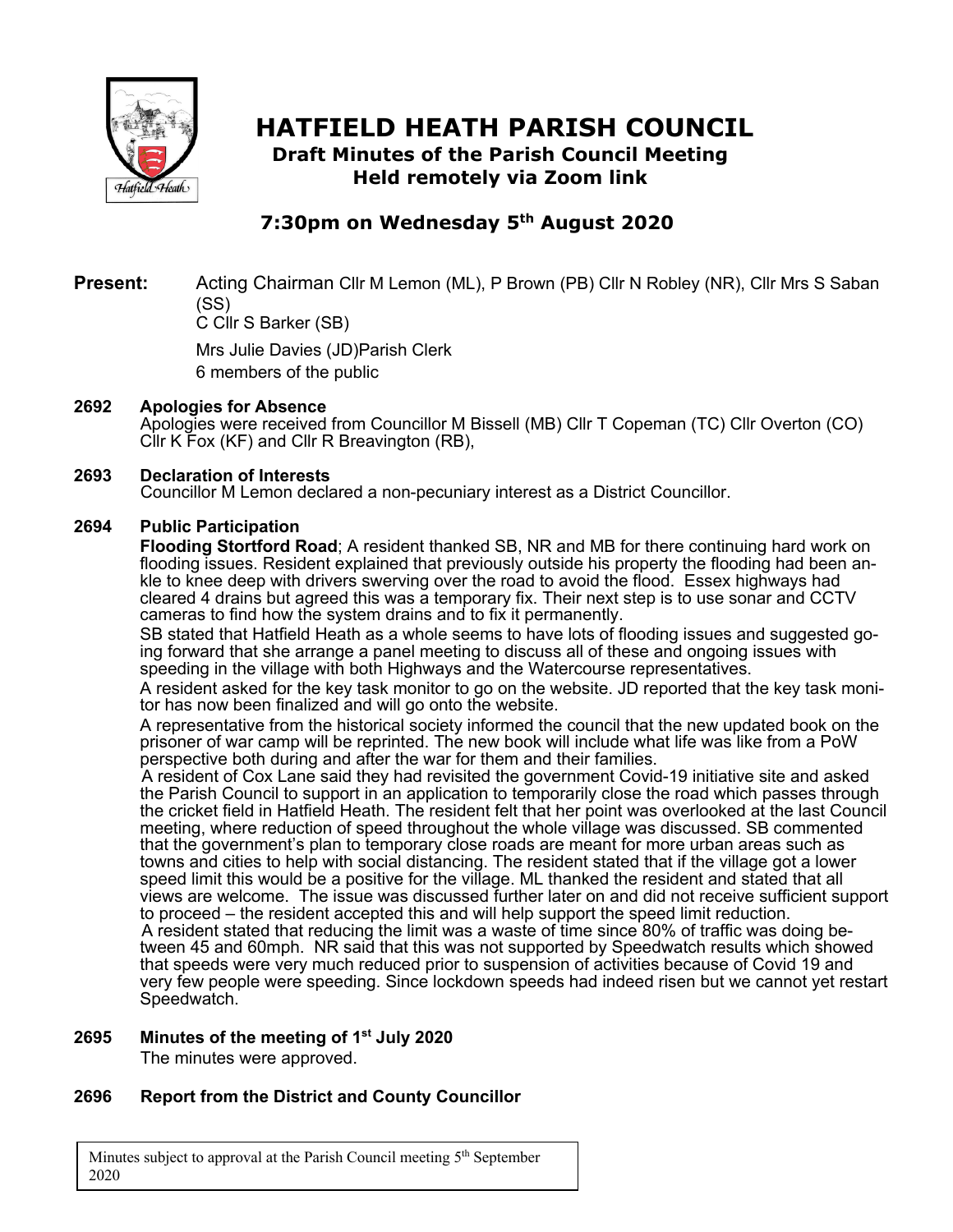SB report covered in part agenda item 2694 with regard to flooding.

SB reported that she has a budget to fill potholes. Place letter in the Village Magazine asking all residents to report potholes to parishclerk@hatfieldheath.com where they can be consolidated into a village list.

SB reported that she has approximately £4000 left in the budget for community projects. Hatfield Heath has been granted £500 for help clean the war memorial.

ML reported that the UDC local plan had not been accepted by the Government Inspectors and that meetings were starting again on a new/revised plan for completion by 2023. ML is in the leadership group and suspects they will go for a new rather than revised plan.

SB commented it was likely that all communities would be asked to up their housing contribution by 50%, UDC may be combined with other District Councils and cease to exist and that extra powers would be given to both District and Parish Councils in future.

#### **2697 Financial Report**

#### *a) Budget Report*

The budget report was provided. We are on budget.

| Paid to                | Description                           | Payment<br>method | Gross   |
|------------------------|---------------------------------------|-------------------|---------|
| P K Littlejohn         | <b>External Auditor for 2019</b>      | Online            | £576.00 |
| J Davies               | Salary - July                         | Online            | £785.00 |
| J Foster               | Salary - July                         | Online            | £78.98  |
| S Foster               | Salary July                           | Online            | £78.98  |
| J Skyes                | Salary July                           | Online            | £170.59 |
| <b>HMRC</b>            | Salary July                           | Online            | £89.51  |
| J Davies               | Mileage - July                        | Online            | 72.00   |
| J Davies               | Expenses - July zoom & tarpau-<br>lin | Online            | £58.36  |
| Cllr M Lemon           | Plants for planters                   | Online            | £80.00  |
| <b>Heath Computers</b> | Website maintenance                   | Online            | £60.00  |
| P W May Contracting    | Heath and allotment                   | Online            | £543.52 |
| P W May Contracting    | Heath                                 | Online            | £521.33 |
| £3,114.05              |                                       |                   |         |

#### *b) Approval of Expenditure*

The following items of expenditure were approved;

#### **2698 Correspondence Report**

The report provided by JD was noted.

#### **2699 To discuss the benefits of a Community Police Officer**

JD reported that since the last meeting other parishes had been contacted, but are smaller and do not have the budget for a PCSO. This is on the agenda again for Hatfield Broad Oak for the September meeting. NR expressed that he feels it is essential to have our own PCSO as there have been several incidents within the village within the past few months that could have been dealt with more expediently. The issues include public order offences, road rage, animal attacks, theft of and from vehicles etc. JD to work out the extra cost on the precept in time for the next meeting.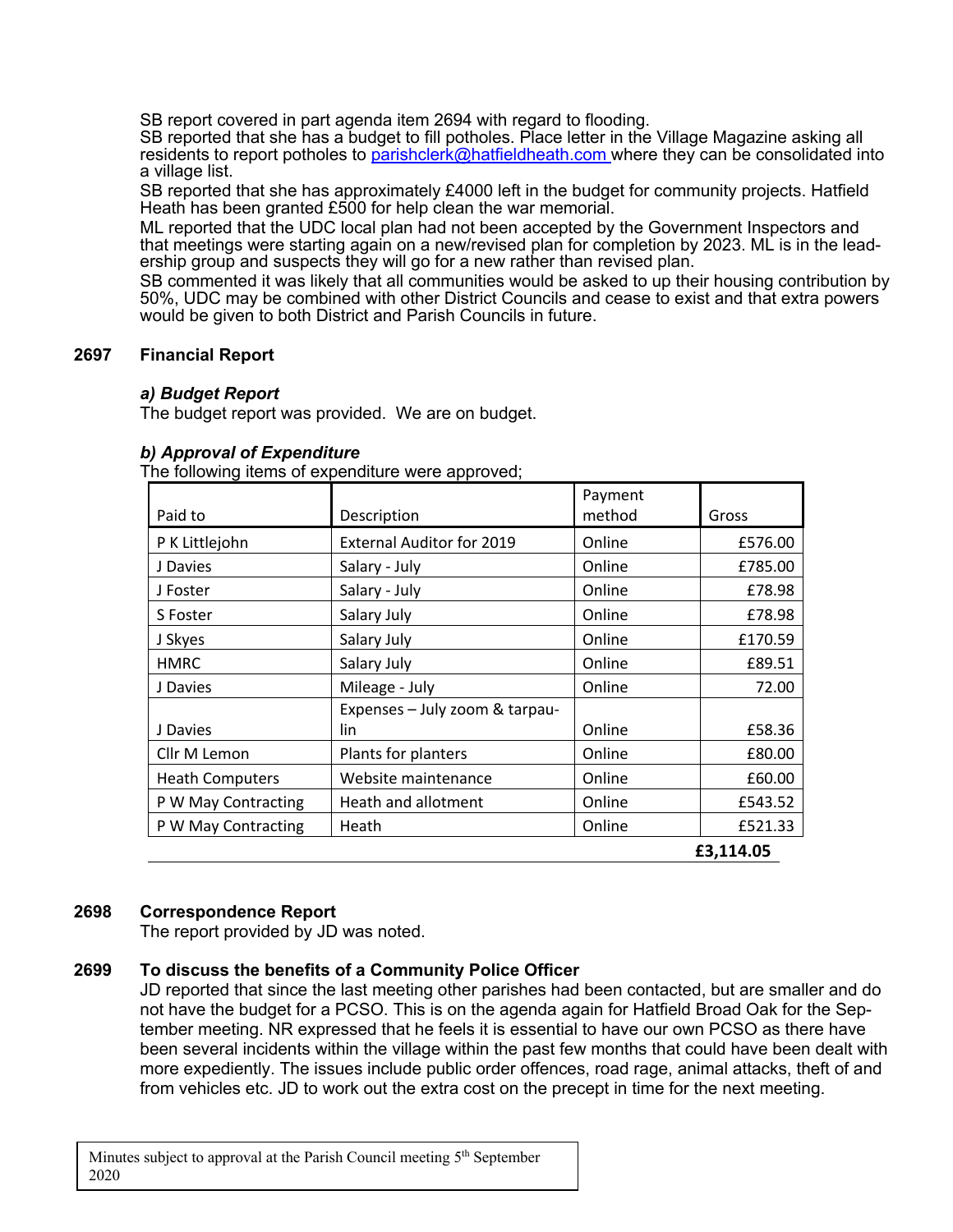#### **2700 Clerks Report**

- Resident has complained to Gigaclear after the grass verge has been ruined. Clerk has formally written to Gigaclear and awaiting a response. Follow up JD
- 'A' board on the Heath, Clerk has formally written to the Anwars asking them to remove the board. Follow up JD
- Formally written to Essex highways regarding state of Cox Ley road. Follow up JD
- Previous email circulated Clipped Hedge overgrown trees possibly parish owned. NR confirmed that they were in fact owned by the Parish Council. NR and PB to review with owner and contractor and get quote.
- Tarpaulin available. Run over to Friars farm to cover the salt bags. JD

#### **2701 Key Task Monitor**

Key task monitor was noted and shall be put onto the website.

#### **2702 Planning Matters**

#### **a***) Applications determined by the Planning Authority;*

Ref: UTT/20/1093/HHF - 6 Clipped Hedge Hatfield Heath Bishops Stortford Hertfordshire CM22 7EG

Proposed single storey extension and conversion of garage to living space; installation of french doors. Block paving to part of front garden and erection of fence. Approved

Ref: UTT/20/1544/DOC - Bramfield Friars Lane Hatfield Heath CM22 7BE Application to discharge condition 2 (details of materials) attached to UTT/20/0161/HHF Conditions discharged in Full

Ref: UTT/20/1516/DOC - Foxglove Farm Dunmow Road Hatfield Heath CM22 7BL Application to discharge condition 4 (lighting design strategy for Biodiversity) attached to UTT/17/1037/FUL

REFUSED. Conditions not discharged.

Ref: UTT/20/1262/HHF - Rose Cottage Pond Lane The Heath Hatfield Heath CM22 7AB Proposed part single, part two storey extension. Approved

Ref: UTT/20/1321/CLE - St Clouds Matching Road Hatfield Heath CM22 7AR Certificate of lawfulness for existing ground source heat pump at residential property Approved

#### **b) Planning applications to consider;**

Ref: UTT/20/1629/HHF - 2 Little Lancasters Blocks Corner Sparrows Lane Hatfield Heath Bishops Stortford CM22 7AY Proposed 2 bay cart lodge. No objections

Ref: UTT/20/1568/HHF - Mill House The Heath Hatfield Heath CM22 7AB Conversion of existing garage to residential annexe

**Object – The parish council agree with comments made by the heritage experts that this is a separate building and not an annexe and stands in the curtilage of a listed building on an expanded footprint. We therefore formally object although we understand that the works may already have been completed.**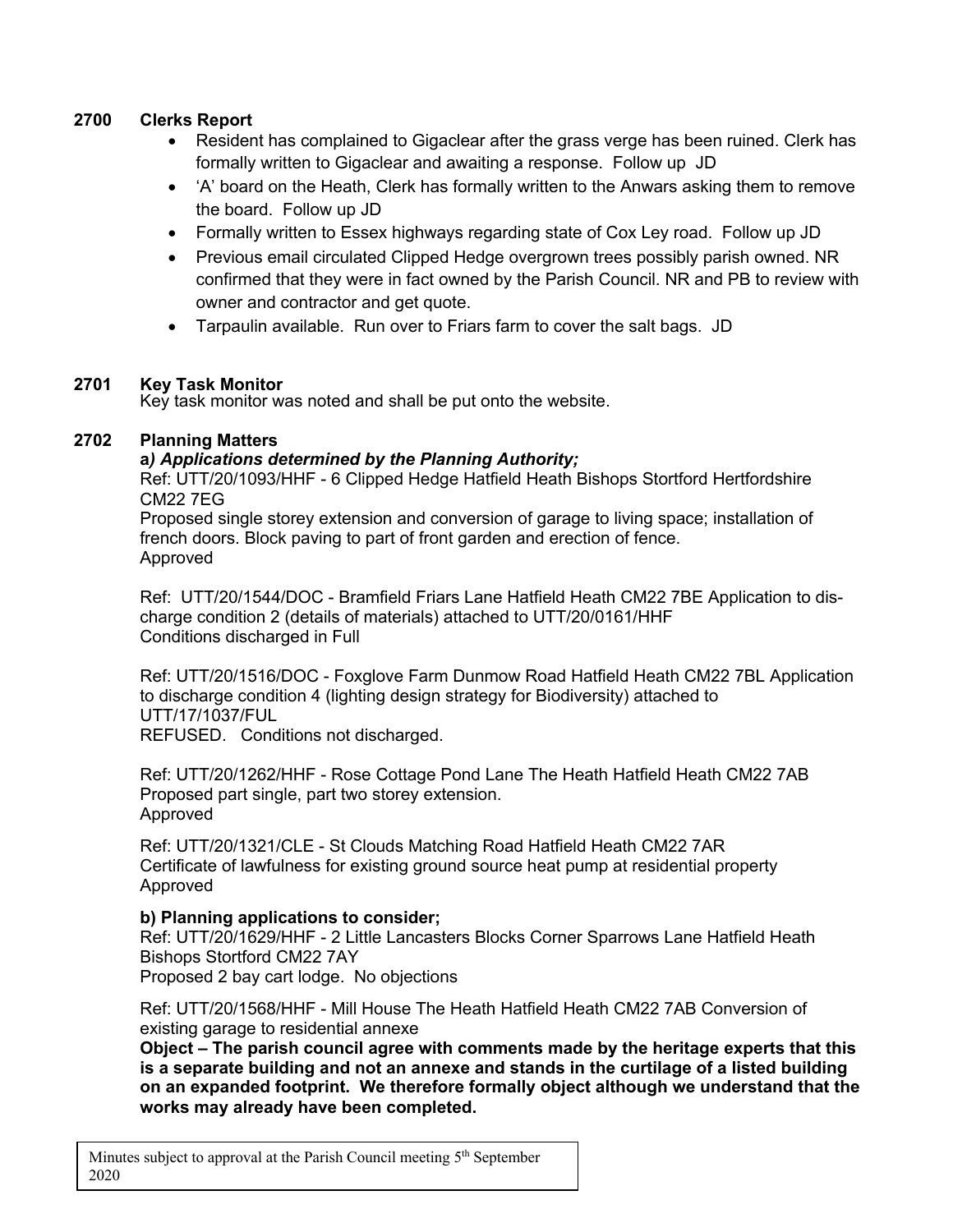Ref: UTT/20/1279/HHF - Matching Barns Sparrows Lane Hatfield Heath CM22 7AT Proposed single storey extension and alterations. No objections

#### *c) Planning Enforcement Issues*

ML reported disappointment in the lack of action taken by UDC into looking into enforcement issues reported by HHPC. ML is looking closely into this.

#### **2703 Highways Matters**

ML reported displaced kerb stones in Broomfields. Clerk to write to UDC to request the stones are put back. JD

ML reported that we have not heard anything about the proposed Hastoe development JD to chase.

Cllrs again stated that they would like a blanket 30mph speed limit throughout the village. NR reported that he had written to Essex highways requesting a rules exception to do this and also to convert the present crossing by the Coop to a controlled crossing. The response so far is a repeat of the stock answer on both issues, which is why Cllr Barker had requested a Highway Panel meeting to take place after the schools go back so that a survey will truly reflect the situation we face.

A resident has or is raising a petition requesting a speed camera in the Stortford Road and intends sending this to the District Council. SB pointed out that neither UDC or County Council are responsible for speed cameras and it should be sent to the police. Sb warned that she knew of no new installation of speed cameras for many years.

#### **2704 Parking Management and maintenance of the Council carparks**

JD reported received an email from a resident who asked about lighting and who felt it possible he owned the wall on which it is proposed this is mounted. Clerk to correspond with NR and resident.

NR reported that he is still trying to find someone to jet wash the drain by the fish and chip shop that goes to the pond. He has spoken to many answerphones and sent many e mails without response. ML stated that he may know of a few people.

Church car park, JD to formally write to Bidwells agent for the Lord of The Manor, to ask if we can consolidate the existing car park area with hardcore to stop further erosion. NR stated that the electrical works need to be completed by September 2020 to meet our commitments to the insurers.

#### **2705 Allotment Report**

NR reported that we are awaiting a quotation for the rabbit fencing works and posts. PB reported that the grass had been cut this week and was looking nice. NR reported that in the new contract the allotment will have 8 cuts per year.

#### **2706 Major flooding in Stortford Road**

Covered in agenda item 2964

NR sent a detailed letter to SB asking for help and they are working together to try and speed up solutions. NR expressed frustration that even after submission of detailed plans and an onsite inspection it took the officer over a month to reply… in the negative! This Council has spent tax payers money thoroughly investigating all the flooding issues and yet are still getting stone walled, which is why NR welcomes SB's help in setting up a meeting to discuss these again fully together with the Highways issues. ML thanked NR for the continuing hard work.

#### **2707 War Memorial**

Minutes subject to approval at the Parish Council meeting  $5<sup>th</sup>$  September 2020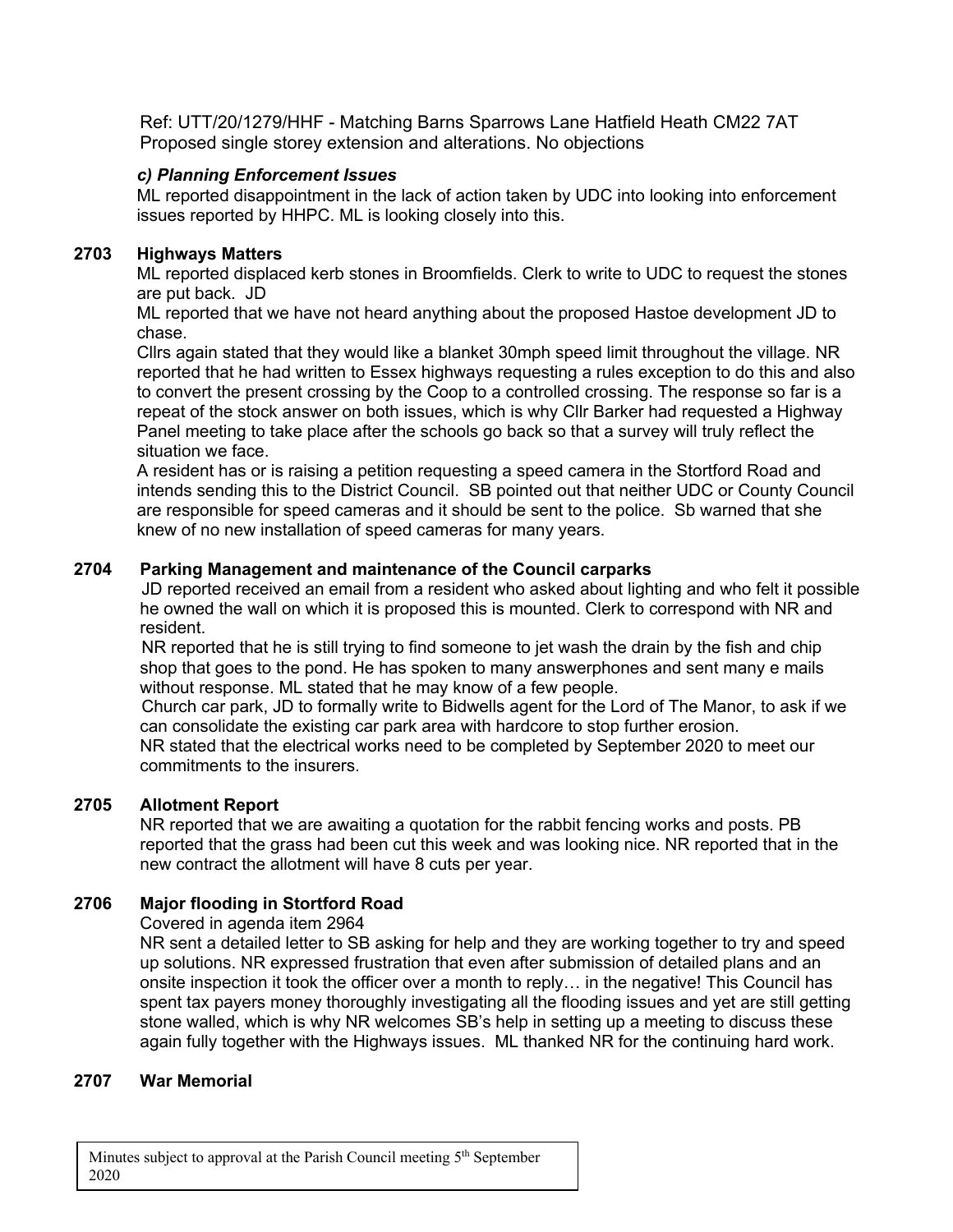JD informed the council the second quotation has been received. Clerk to forward to war memorial grants.

SS stated that Mr S Foster will maintain the garden area. SS stated there will be no poppy appeal this year.

#### **2708 Pond Lane Signage**

JD to write to all the shop keepers reminding them that they need to take their 'A' boards in at night and that we are constructing a proposal to amalgamate all signage on one highly visible board that will be reviewed with them for comments. JD to establish all of the businesses requiring signs and work with MB to establish a full design we can propose, cost and present to the owners. Also require a letter to each of the business owners clarifying that either side of Pond Lane, including the frontage in front of Reynolds is owned by the LoM and we are under instructions to clean it up.

#### **2709 Playground Inspection Report**

JD created a list of remedial works required and circulated an action plan to implement, JD awaiting quotation from Peter May and will be doing a site visit with Peter Graves next week, to discuss works.

NR stated that we have a quotation to repair the pathway at the playground and need to go ahead asap. All agreed that JD organize for the works to go ahead.

#### **2710 Village Green**

a) Review of grass cutting contract

NR, ML and KF have developed a new grass cutting regime. NR asked current contractor to review the regime for accuracy and timings for cutting to be done. Currently we only have 2 people to quote for the works. JD to contact EALC to ask for the possibility of an exception, for 2 quotations, as 3 is proving very difficult.

NR has toured the heath with current contractor, and will do exactly the same with the other potential contractor. It was decided that both quotations from the contractors should be given within the month, ready for September meeting.

#### b) Maintenance of ponds

NR visited the ponds with current contractor. An extra pond owned by Lord of the Manor has been identified and will be included in a separate 'ponds' maintenance regime.

Dog incident where a small dog was killed by another dog on The Heath. PB gave the council an update; the owner has had two dogs removed and is on bail for 4-6 weeks.

#### **2711 Stansted Airport;**

ML stated that Stansted airport has appealed against UDC decision. UDC has earmarked monies for the appeal.

ML stated that planes were most definitely flying lower.

#### **2712 Emergency Response Plan**

Clerk revised and updated a draft plan. The previous emergency plan was in 2007. ML suggested a zoom meeting with the emergency plan subcommittee which consist of SS/KF/TC/JD. ML and PB said they will attend the zoom meeting to be arranged for next week.

#### **2714 Reports from Members on meetings attended** None attended

Minutes subject to approval at the Parish Council meeting  $5<sup>th</sup>$  September 2020